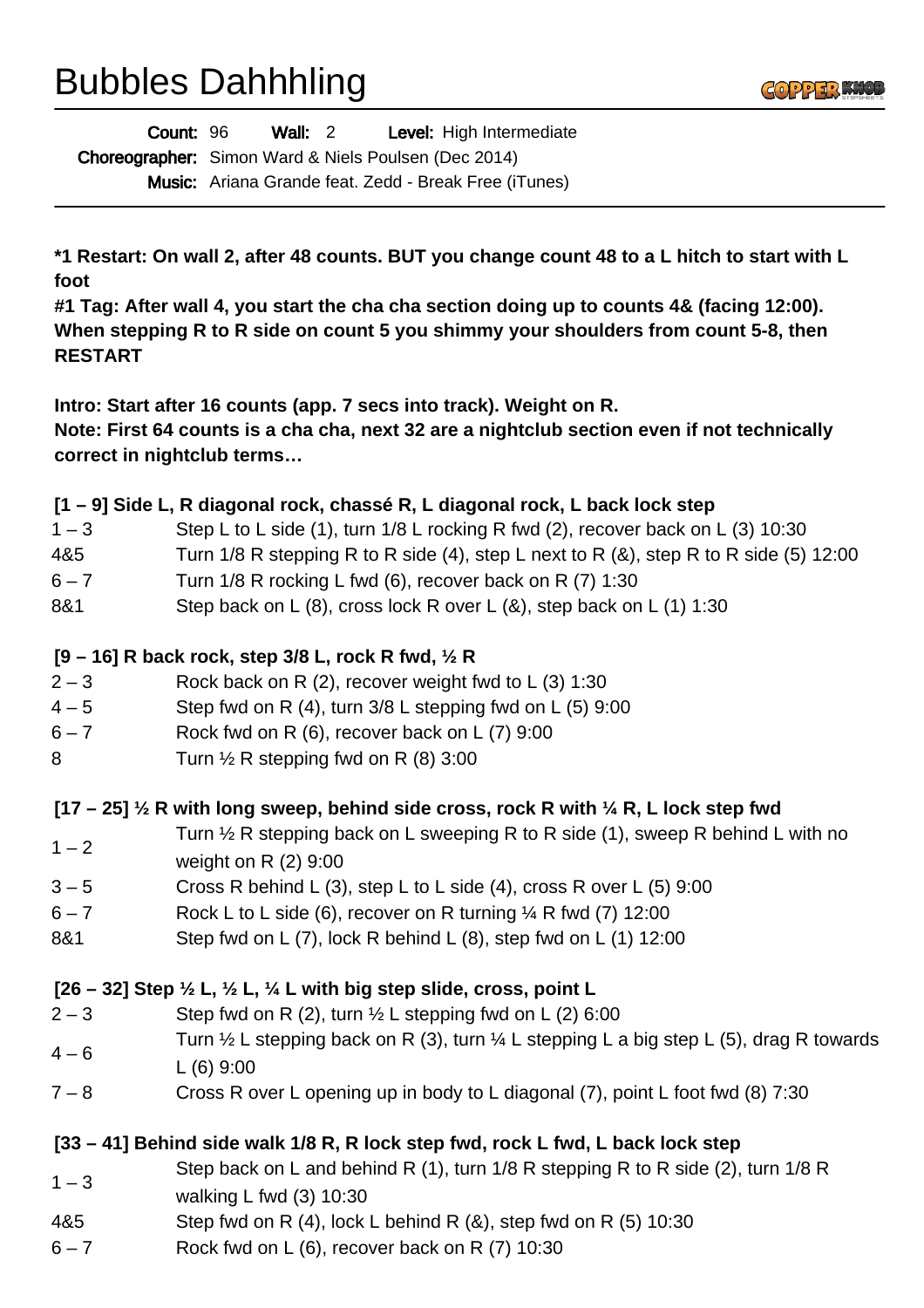| 8&1                                                                                                          | Step back on L (8), cross lock R over L (&), step back on L (1) 10:30                                                              |  |  |  |
|--------------------------------------------------------------------------------------------------------------|------------------------------------------------------------------------------------------------------------------------------------|--|--|--|
|                                                                                                              | $[42 - 48]$ R back rock, shuffle $\frac{1}{2}$ L, L back rock, fwd L                                                               |  |  |  |
| $2 - 3$                                                                                                      | Rock back on R (2), recover fwd on L (3) 10:30                                                                                     |  |  |  |
| 4&5                                                                                                          | Turn $\frac{1}{4}$ L stepping R to R side (4), step L next to R (&), turn $\frac{1}{4}$ L stepping back on R<br>$(5)$ 4:30         |  |  |  |
| $6 - 8$                                                                                                      | Rock back on L (6), recover fwd on R $(7)$ , step fwd on L $(8)$ 4:30                                                              |  |  |  |
| [49 – 57] R hitch & shoulder pop, cross side, R sailor step, cross, $\frac{1}{4}$ L, shuffle $\frac{1}{2}$ L |                                                                                                                                    |  |  |  |
| $1 - 3$                                                                                                      | Hitch R knee and pop your R shoulder fwd looking slightly R (1), cross R over L (2),<br>turn $1/8$ R stepping L to L side (3) 6:00 |  |  |  |
| 4&5                                                                                                          | Cross R behind L (4), step L to L side $(8)$ , step R to R side $(5)$ 6:00                                                         |  |  |  |
| $6 - 7$                                                                                                      | Cross L over R (6), turn $\frac{1}{4}$ L stepping back on R (7) 3:00                                                               |  |  |  |
| 8&1                                                                                                          | Turn $\frac{1}{4}$ L stepping L to L side (8), step R next to L (8), turn $\frac{1}{4}$ L stepping L fwd (1)<br>9:00               |  |  |  |
|                                                                                                              | $[58 - 64]$ % L into R side rock, R jazz box, step L, cross                                                                        |  |  |  |
| $2 - 3$                                                                                                      | Turn $\frac{1}{4}$ L rocking R to R side (2), recover weight on L (3) 6:00                                                         |  |  |  |
| $4 - 6$                                                                                                      | Cross R over L (4), step L back (5), step R to R side (6) 6:00                                                                     |  |  |  |
| $7 - 8$                                                                                                      | Step L slightly fwd (7), cross R over L (8) 6:00                                                                                   |  |  |  |
| [65 – 72] L basic nightclub step, R basic nightclub step                                                     |                                                                                                                                    |  |  |  |
| $1 - 4$                                                                                                      | Step L a big step to L side (1), drag R towards L (2), rock back on R (3), recover on L                                            |  |  |  |
|                                                                                                              | (4) 6:00                                                                                                                           |  |  |  |
| $5 - 8$                                                                                                      | Step R a big step to R side (5), drag L towards R (6), rock back on L (7), recover on R                                            |  |  |  |
|                                                                                                              | (8) 6:00                                                                                                                           |  |  |  |
|                                                                                                              | [73 – 80] L side rock, cross, 1/4 L back, backwards L rocking chair                                                                |  |  |  |
| $1 - 2$                                                                                                      | Rock L to L side (1), recover on R (2) 6:00                                                                                        |  |  |  |
| $3 - 4$                                                                                                      | Cross L over R (3), turn $\frac{1}{4}$ L stepping back on R (4) 3:00                                                               |  |  |  |
| $5 - 6$                                                                                                      | Rock back on L (5), recover weight fwd to R (6) 3:00                                                                               |  |  |  |
| $7 - 8$                                                                                                      | Rock fwd on L (7), recover back on R (8) 3:00                                                                                      |  |  |  |
|                                                                                                              | [81 – 88] L basic nightclub step, R basic nightclub step                                                                           |  |  |  |
| $1 - 4$                                                                                                      | Step L a big step to L side (1), drag R towards L (2), rock back on R (3), recover on L                                            |  |  |  |
|                                                                                                              | $(4)$ 3:00                                                                                                                         |  |  |  |
| $5 - 8$                                                                                                      | Step R a big step to R side (5), drag L towards R (6), rock back on L (7), recover on R                                            |  |  |  |
|                                                                                                              | $(8)$ 3:00                                                                                                                         |  |  |  |
|                                                                                                              | [89 – 96] Slow L sway, slow R sway, $\frac{1}{4}$ L, step turn step                                                                |  |  |  |
| $1 - 2$                                                                                                      | Step L to L side starting a L sway (1), finish L sway (2) 3:00                                                                     |  |  |  |
| $3 - 4$                                                                                                      | Step R to R side starting a R sway (3), finish R sway (4) 3:00                                                                     |  |  |  |
| $5\overline{)}$                                                                                              | Turn $\frac{1}{4}$ L stepping fwd on L (5) 12:00                                                                                   |  |  |  |
| $6 - 8$                                                                                                      | Step R fwd (6), turn $\frac{1}{2}$ L stepping fwd on L (7), step fwd on R (8) 6:00                                                 |  |  |  |
| <b>Start again</b>                                                                                           |                                                                                                                                    |  |  |  |